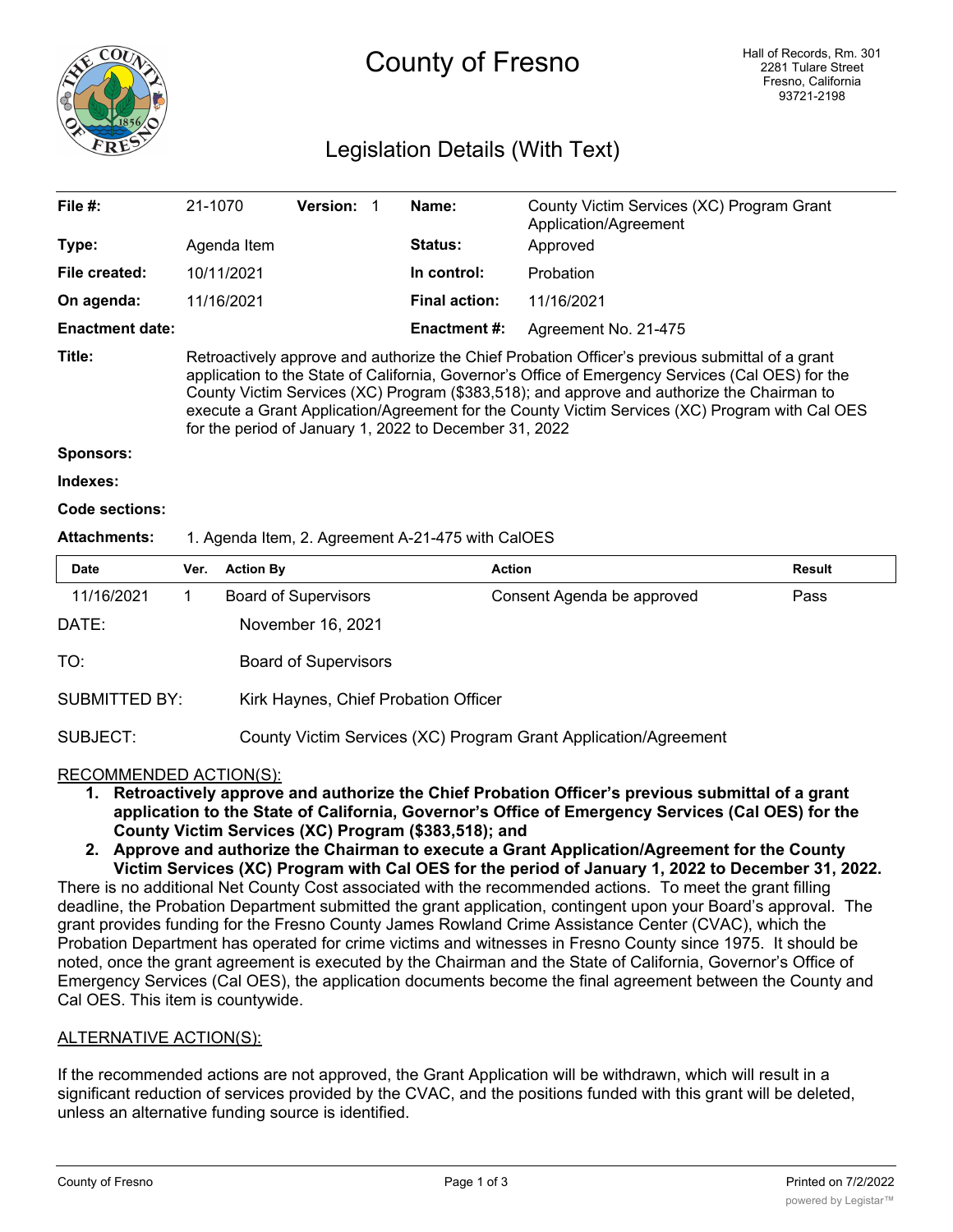#### FISCAL IMPACT:

There is no increase in Net County Cost associated with the recommended actions. The grant will provide a total of \$383,518 for the program. Due to the COVID-19 Public Health Emergency, a waiver request for the required match was submitted to and is expected to be accepted by Cal OES; therefore, the mandated match of \$61,884 is not included in the grant application. The grant does not pay for any indirect costs. Sufficient appropriations and estimated revenues are included in the FY 2021-22 Adopted Probation Grants Org 3432 Budget.

#### DISCUSSION:

On August 9, 2016, the Board approved the original grant application for the period of July 1, 2016 through June 30, 2018. During the application review, Cal OES waived the mandated match and increased the award amount. The agreement was approved by the Board on April 4, 2017. The Board approved to accept additional funding on October 17, 2017 and extend the term of the agreement through December 31, 2019. On March 24, 2020, the Board approved the agreement for the term of January 1, 2020 through December 31, 2020. The agreement was approved by the Board on November 24, 2020 for the term of January 1, 2020 through December 31, 2020.

To meet Cal OES eligibility criteria, and to determine how this funding opportunity can continue to best serve our community, on September 9, 2021 Probation reconvened the Victim Services Steering Committee (VSCC) to identify the County's victim services gaps/needs. The VSCC includes representation from: Adult Protective Services, Child Protective Services, District Attorney, Behavioral Health, local Police Departments, Probation, Sheriff, Cal OES-funded Victim Witness Assistance Program, Cal OES-funded Domestic Violence Assistance Program, and Cal OES-funded Rape Crisis Program. As a result of the meeting, VSCC determined the victim services gaps/needs affecting Fresno County remain the same as originally identified by VSCC in 2016 and confirmed in 2020. VSCC prioritized for funding three gaps. Gap number one is the continued need to extend services to crime victims in the rural areas of Fresno County. Gap number two is the continued need for immediate and extended or emergency housing for victims of domestic violence, sexual assault, and human trafficking. Gap number three is the continued need for accessible transportation for the safety and security of victims of domestic violence, sexual assault, and human trafficking.

The most recent Cal OES request for grant applications was published on June 1, 2021, with a filing deadline of October 1, 2021. In order to meet the filing deadline, the application was previously submitted to Cal OES, contingent upon the Board's approval, and is being brought to the Board on the first available Board date.

The recommended grant funds three Victim-Witness Advocate positions, and one Deputy Probation Officer for CVAC. Services provided by the Advocate include advising victims of available services, referring to professional care providers, explaining the criminal justice system process, accompanying victims, family members, and witnesses to court and related hearings, and assisting victims with claim applications. The funded Deputy Probation Officer reviews the orders of the court and the offender's case file, serves as a liaison with other County offices, and guides the victim through the court process regarding matters of restitution.

#### **California Environmental Quality Act**

The grant requires subrecipients to certify their project is in compliance with the California Environmental Quality Act (CEQA). Local government agencies certify that they have adopted or certified the completion of an environmental impact report that complies with the requirements of CEQA or they have filed a Notice of Exemption with the County Clerk.

The proposed grant application/agreement is exempt under Section 15061, subdivision (b)(3) of the CEQA Guidelines, because it can be seen with certainty that there is no possibility that the activity in question may have a significant effect on the environment. Assuming your Board's approval of the recommended actions, Staff will prepare to post a Notice of Exemption.

#### REFERENCE MATERIAL:

BAI # 48, November 24, 2020